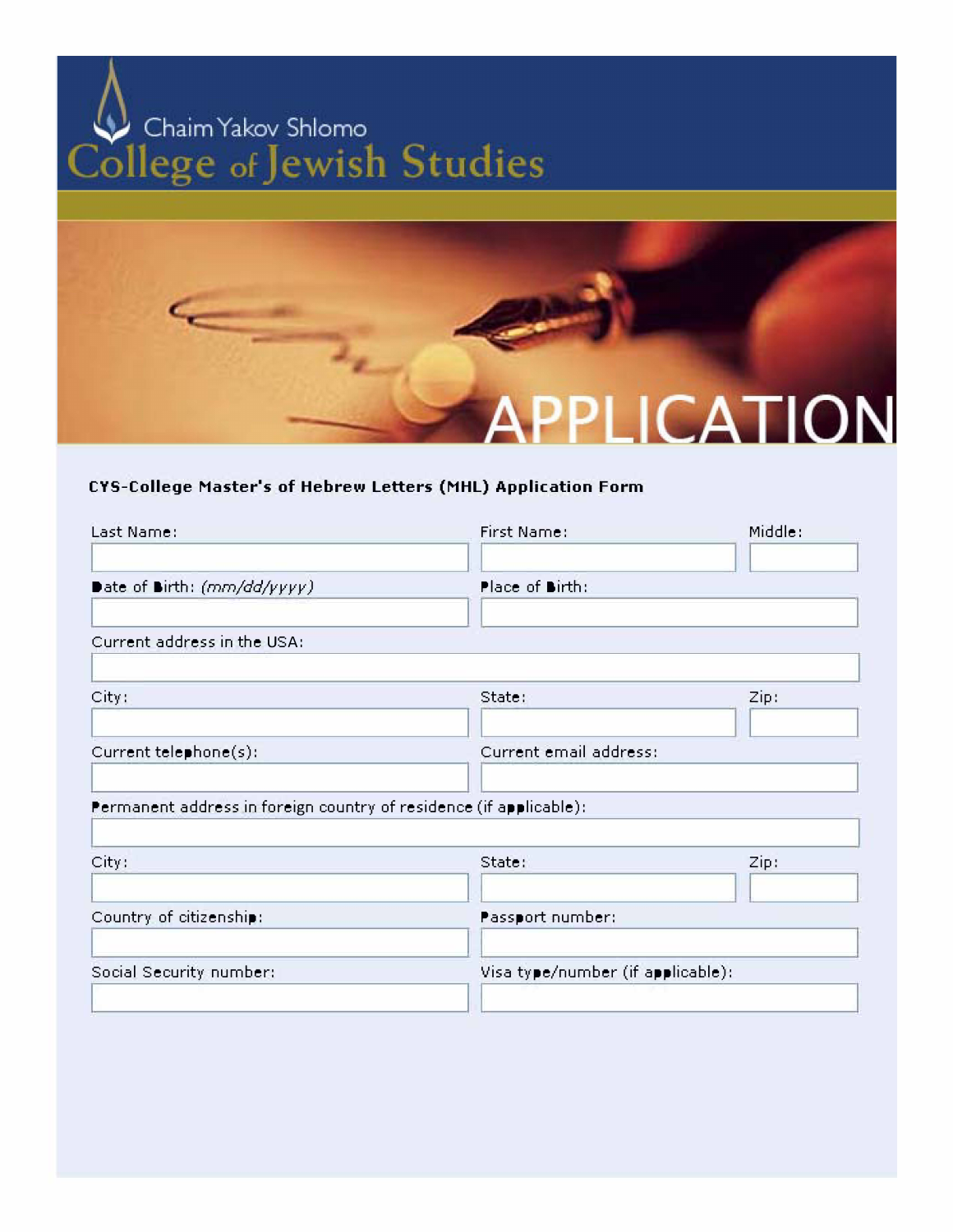| <b>EDUCATION</b>               |                                          |
|--------------------------------|------------------------------------------|
| Mesivta(s) attended:           | Dates:                                   |
| Beis (Batei) Medrash attended: | Dates:                                   |
| Yeshiva Shlichus attended:     | Dates:                                   |
| Secular Education:             | Diploma/degree:<br>Graduation date/year: |

Prespective students must arrange for transcripts or other evidence of prior academic work to be sent to the Rosh Yeshiva.

## **ACHIEVEMENTS**

Mesechtos completed: (List all separated by commas)

Other Perakim completed: (List all separated by commas)

Hemshaichim: (List all separated by commas)

Other Ma'amarim: (List all separated by commas)

Pilpulim delivered: (List all separated by commas)

Pilpulim published: (List all separated by commas).

From your achievements, what would you like to be tested on?

What subjects are you comfortable teaching?